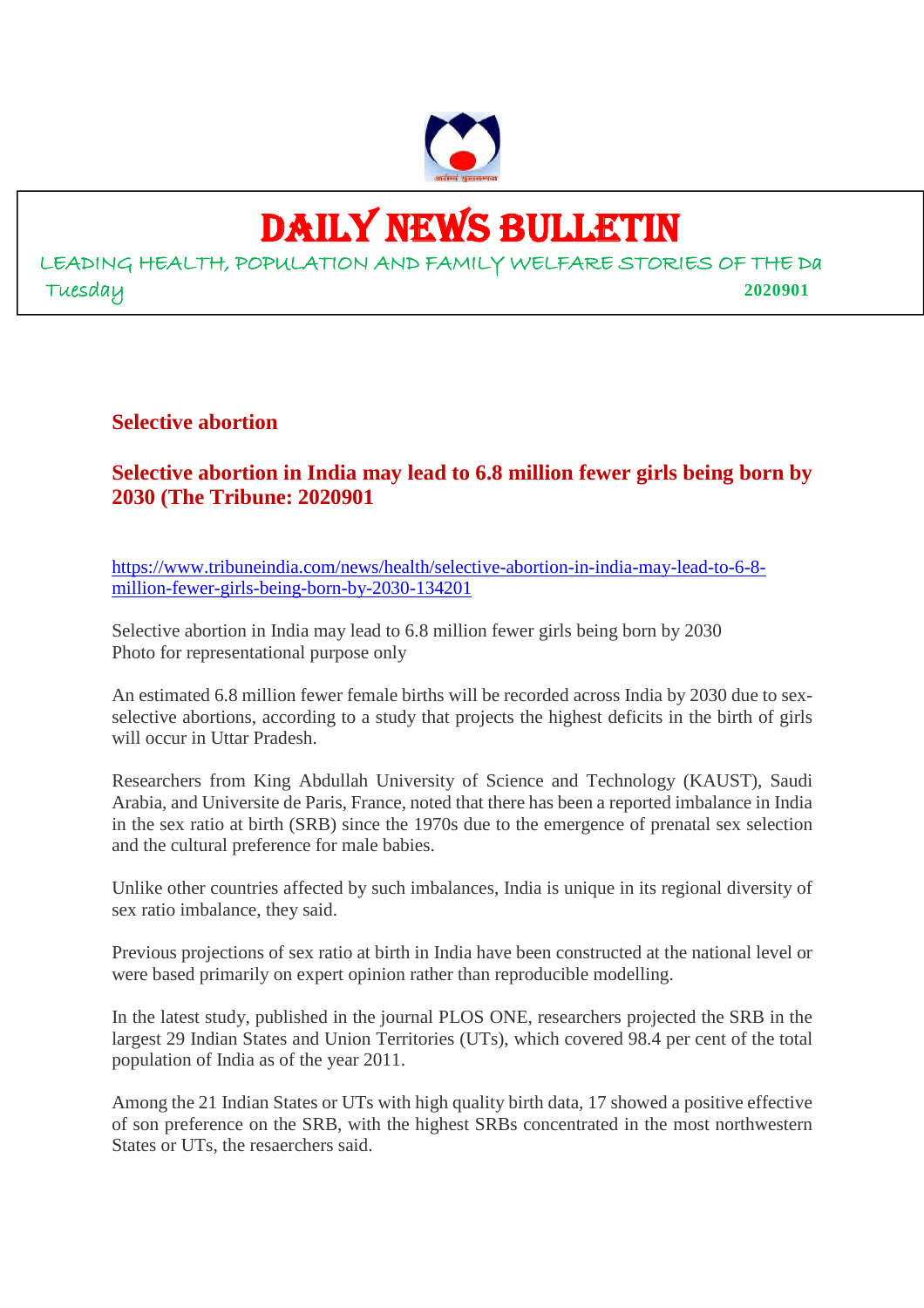The team found that, in particular, the effect of son preference is statistically significant in nine States or UTs.

"We project that the highest deficits in female births will occur in Uttar Pradesh, with a cumulative number of missing female births of 2 million from 2017 to 2030," the researchers said.

"For the whole of India, summing up the 29 state-level projections, the cumulative number of missing female births during 2017 to 2030 is projected to be 6.8," they wrote in the study.

The average annual number of missing female births between 2017 and 2025 is projected to be 469,000 per year and is projected to increase to 519,000 per year for the time period 2026 to 2030, according to the researchers.

The projects represent an essential input for population projection models in India, especially at the sub-national level, they added.

In India, sex-selective abortions and prenatal sex discernment tests were banned in 1994 under the Pre-conception and Prenatal Diagnostic Techniques (Prohibition of Sex Selection) Act. PTI

#### **Antiviral drug**

#### **Antiviral drug for cats may help humans fight COVID-19(The Tribune: 2020901**

https://www.tribuneindia.com/news/health/antiviral-drug-for-cats-may-help-humans-fightcovid-19-132750

Antiviral drug for cats may help humans fight COVID-19

The drug is a protease inhibitor that interferes with the virus's ability to replicate, thus ending an infection, the study published in the journal Nature Communications reported. iStock

Researchers are preparing to launch clinical trials of a drug used to cure a deadly disease caused by coronavirus in cats that they expect will be effective as a treatment for humans against Covid-19.

"In just two months, our results have shown that the drug is effective at inhibiting viral replication in cells with SARS-CoV-2," said a study researcher Joanne Lemieux from the University of Alberta (UA) in Canada." "This drug is likely to work in humans so we're encouraged that it will be an effective antiviral treatment for Covid-19 patients," Lemieux added.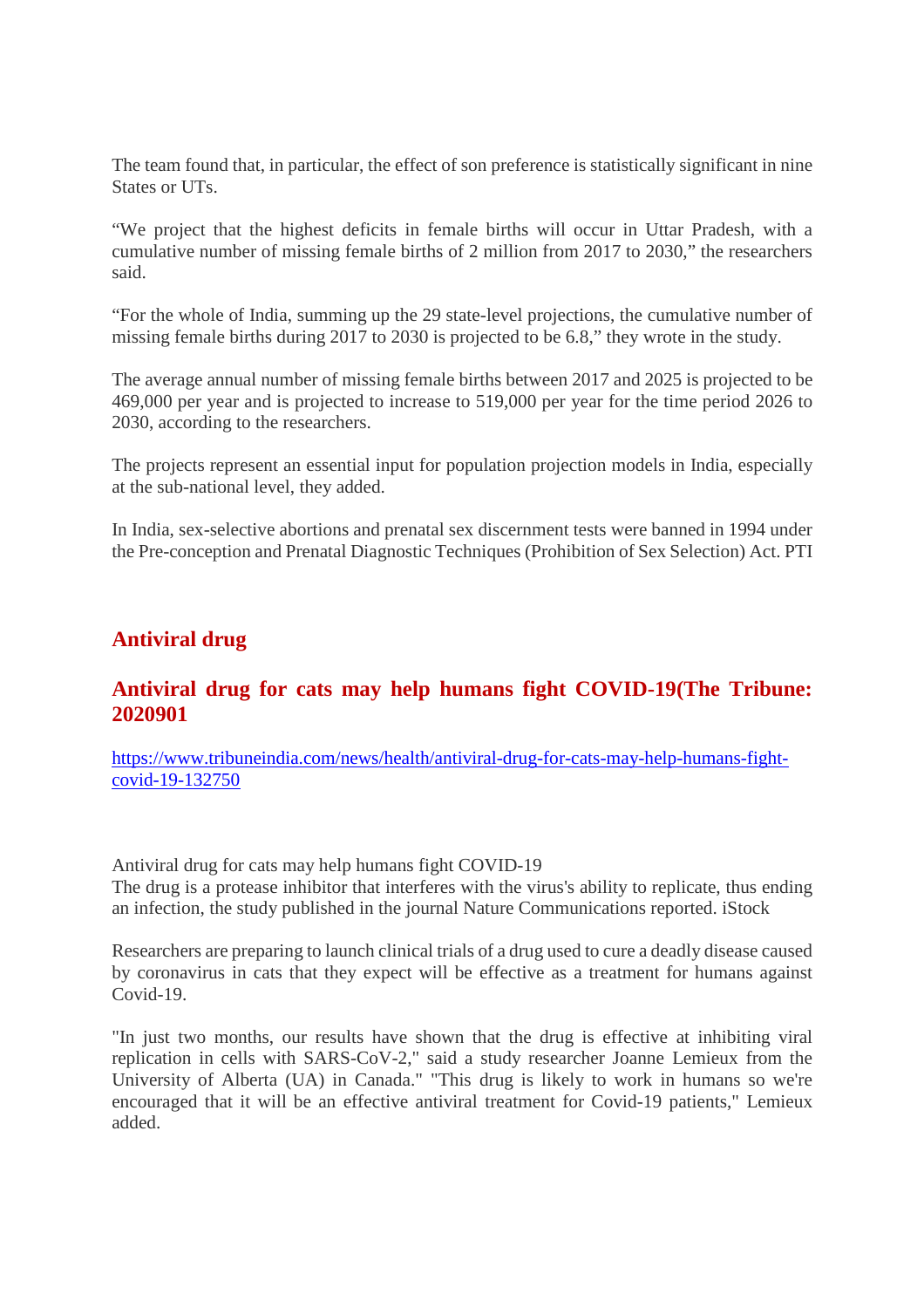The drug is a protease inhibitor that interferes with the virus's ability to replicate, thus ending an infection, the study published in the journal Nature Communications reported.

Proteases were key to many body functions and were common targets for drugs to treat everything from high blood pressure to cancer and HIV. First studied by UA's John Vederas and Michael James following the 2003 outbreak of severe acute respiratory syndrome (SARS), the protease inhibitor was further developed by veterinary researchers who showed it cured a disease that is fatal in cats. The researchers explained that Vederas synthesized the compounds and researcher Lorne Tyrrell tested them against the SARS-CoV-2 virus in test tubes and human cell lines.

The research team then revealed the crystal structure of the drug as it binds with the protein. "We determined the three-dimensional shape of the protease with the drug in the active site pocket showing the mechanism of inhibition. This allows us to develop even more effective drugs," Lemieux said.

She will continue to test modifications of the inhibitor to make it a better fit inside the virus, Lemieux added. But she said the current drug shows enough antiviral action against SARS-CoV-2 to proceed immediately to clinical trials.

"Typically for a drug to go into clinical trials, it has to be confirmed in the lab and then tested in animal models," Lemieux said.

"Because this drug has already been used to treat cats with coronavirus and it's effective with little to no toxicity, it's already passed those stages and this allows us to move forward," she added.

The researchers have established a collaboration with Anivive Life Sciences, a veterinary medicine company that is developing the drug for cats to produce the quality and quantity of drug needed for human clinical trials. The team said it will likely be tested in Alberta in combination with other promising antivirals such as remdesivir. — IANS

#### **Accurate, low-cost Covid-19 test**

#### **Chinese researchers develop fast, accurate, low-cost Covid-19 test (The Tribune: 2020901)**

https://www.tribuneindia.com/news/health/chinese-researchers-develop-fast-accurate-lowcost-covid-19-test-133231

Chinese researchers develop fast, accurate, low-cost Covid-19 test

Photo for representational purpose only.

Chinese researchers have developed a new low-cost diagnostic test for Covid-19 which quickly delivers accurate results without the need for sophisticated equipment.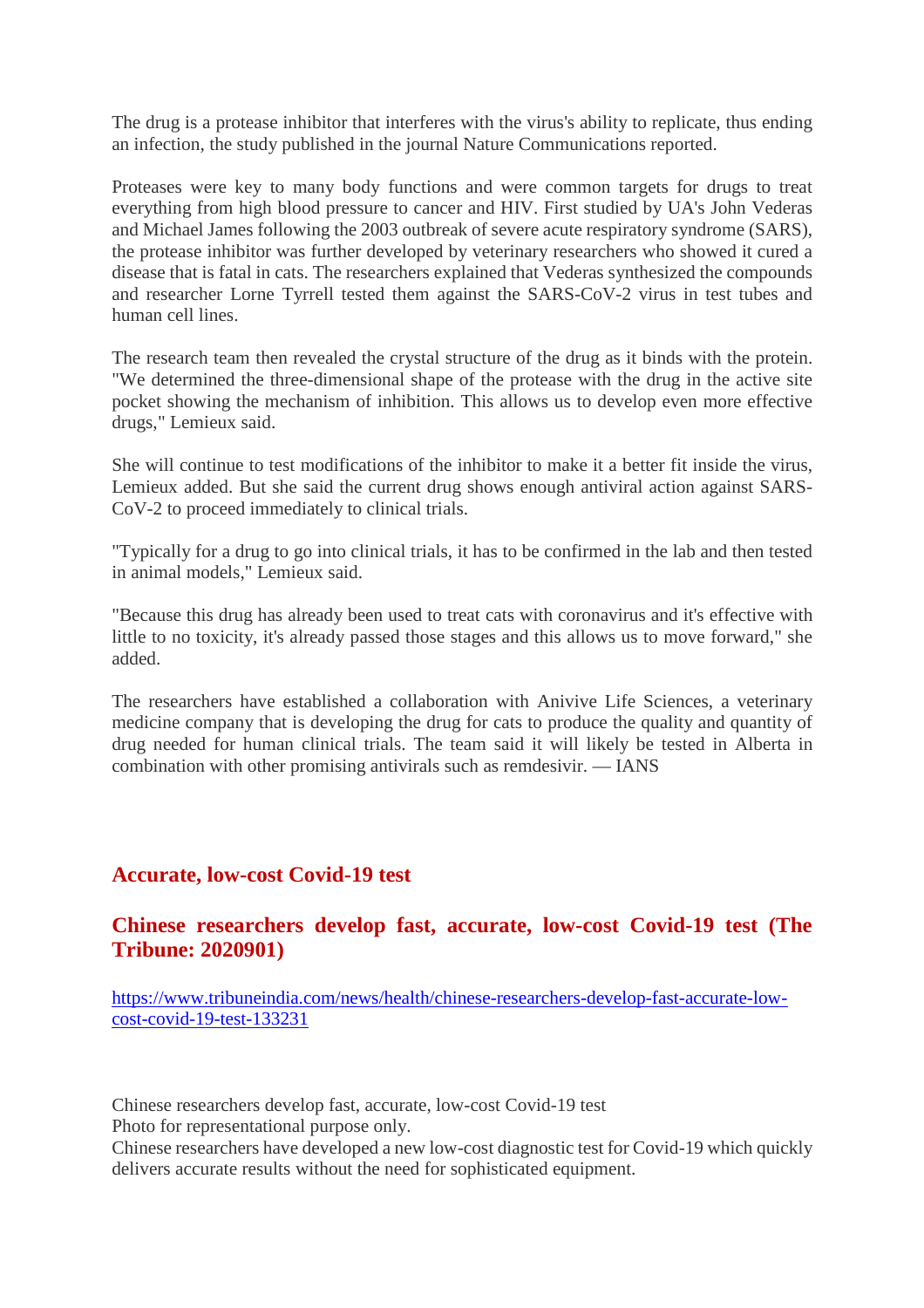"In this study, we developed an isothermal, CRISPR-based diagnostic for Covid-19 with near single-copy sensitivity," the study authors from Xuzhou Medical University in China, wrote in a paper published in the journal PLOS Pathogens.

"We demonstrated a CRISPR-based assay for Covid-19 that offered shorter turn-around time and great diagnostic value, even in under-resourced settings without the need for thermal cyclers," they added.

The surging demand for rapid screening and identification of Covid-19 poses great diagnostic challenges.

Metagenomic next-generation sequencing (mNGS) and reverse-transcription PCR (RT-PCR) have been the most commonly used molecular methods for diagnosing Covid-19, but each has its own limitations.

For example, sequencing is costly and has a turnaround time of nearly one day, while RT-PCR requires specialized equipment and is difficult to deploy at a large scale.

According to the researchers, a lack of rapid and accurate molecular diagnostic tools has hampered efficient public health responses to the viral threat.

In the new study, the researchers developed an alternative Covid-19 test by leveraging CRISPR-based technology, which has been widely used in recent years for gene editing.

The assay, named CRISPR-COVID, enables high-throughput detection of severe acute respiratory syndrome coronavirus 2 (SARS-CoV-2) - the virus that causes Covid-19.

CRISPR-COVID delivers comparable sensitivity and specificity as mNGS within as short as 40 minutes, the researchers said.

When produced at a large scale, the material cost of a CRISPR-COVID test could be less than 70 cents, suggesting that CRISPR-COVID is a competitive alternative not only technologically but also financially, the team noted. IANS

# **Covid-19: What you need to know today (Hindustan Times: 2020901)**

#### https://epaper.hindustantimes.com/Home/ArticleView

This column has often mentioned the similarities between the spread of the coronavirus disease in the US and India, both geographically large and populous countries. The US is larger than India; and India is more populous than the US. But there is a big difference — one that points to a mystery in the Indian numbers.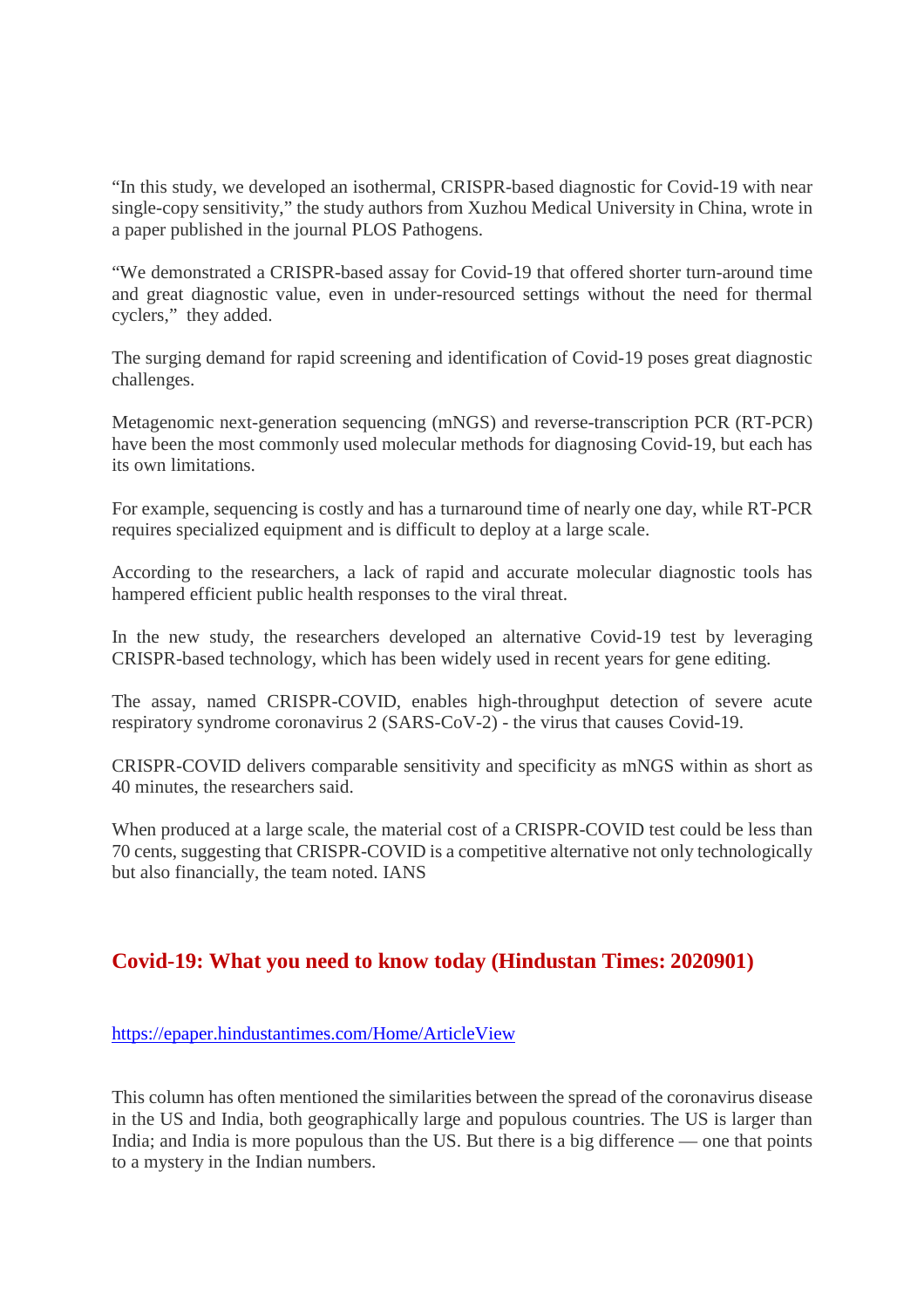Across US states, there is a significant similarity in terms of the number of cases per 100,000 people. The vast difference between the absolute number of cases in the US and India makes comparisons difficult, but it is possible to look for similarities within the countries.

The difference (per 100,000 people; and from here on, wherever this column refers to cases it is per 100,000 of the population) between the state ranked first (Louisiana) and the state ranked 20th is a third of the number of cases in the first. And many of the states in the top 10 (excluding Louisiana) are clustered within 20% of the cases in the state with the second highest number of cases, Florida. The difference between Louisiana and the state ranked 40th is 43% of the number of cases in the former.

In India, Delhi is the city-state with the most number of cases per 100,000 people (875; this analysis has excluded smaller states and Union Territories). It is followed by Andhra Pradesh (813), Maharashtra (640), Tamil Nadu (557), Karnataka (510), and Telangana (330). The difference per 100,000 cases between Delhi and Telangana is around 62% of the number of cases in the former. The numbers drop off sharply after that.

Indeed, some of India's most populous states figure towards the bottom of the list — West Bengal, with 165 cases per 100,000; Bihar with 113; and Uttar Pradesh (100). At the national level, India has 271 cases per 100,000 of the population. All numbers are from HT's dashboard as of Sunday night.

Testing explains some of this. For instance, India had tested 31,741 people per million of its population till Sunday night. But Uttar Pradesh, Bihar and West Bengal had tested only 24,404, 25913, and 19043 people per million respectively. In a country that is a laggard when it comes to testing, these states are in the lower quartile in terms of tests per million. Among the 10 countries ranked by the most cases in the world, only Mexico tests fewer per million than India. In the 20 countries ranked by the most cases, only four (Mexico, Argentina, Bangladesh and Pakistan) test fewer people per million.

But testing doesn't explain it all. On Sunday, for instance, Uttar Pradesh carried out the most tests but its positivity rate was among the lowest — 4.42%. Bihar's was lower still (1.92%) and it carried out the most tests after Uttar Pradesh. Even West Bengal's, on a much lower base of tests, was around 7%. In contrast, Tamil Nadu, which carried out the third highest number of tests after Uttar Pradesh and Bihar on Sunday, saw a positivity rate of 7.8%. And Maharashtra, which carried out the fourth highest number of tests, saw a positivity rate of 22%. Delhi saw a positivity rate of 9.9%.

Among these states, Delhi has seen its positivity rate plunge (from highs in the early 30s to lows in the 5-7% range) before it started climbing again. Tamil Nadu was an early convert to the merits of aggressive testing, but while the positivity rate has come off its peaks, the state is clearly on a long plateau. As for the rest, their positivity rates aren't, in most part, seeing the kind of trend that should be seen with more testing — a rise, a long plateau, and a fall.

Some of the disparity between Indian states can be explained by the first wave of infections largely being restricted to the large urban centres. But this newspaper has written about how that is changing with 55.3% of the cases in the third million (India ended Monday with 3.68 million cases) coming from rural districts. The mystery, then, is that large states such as Uttar Pradesh, Bihar, and West Bengal are not seeing the kind of numbers they should.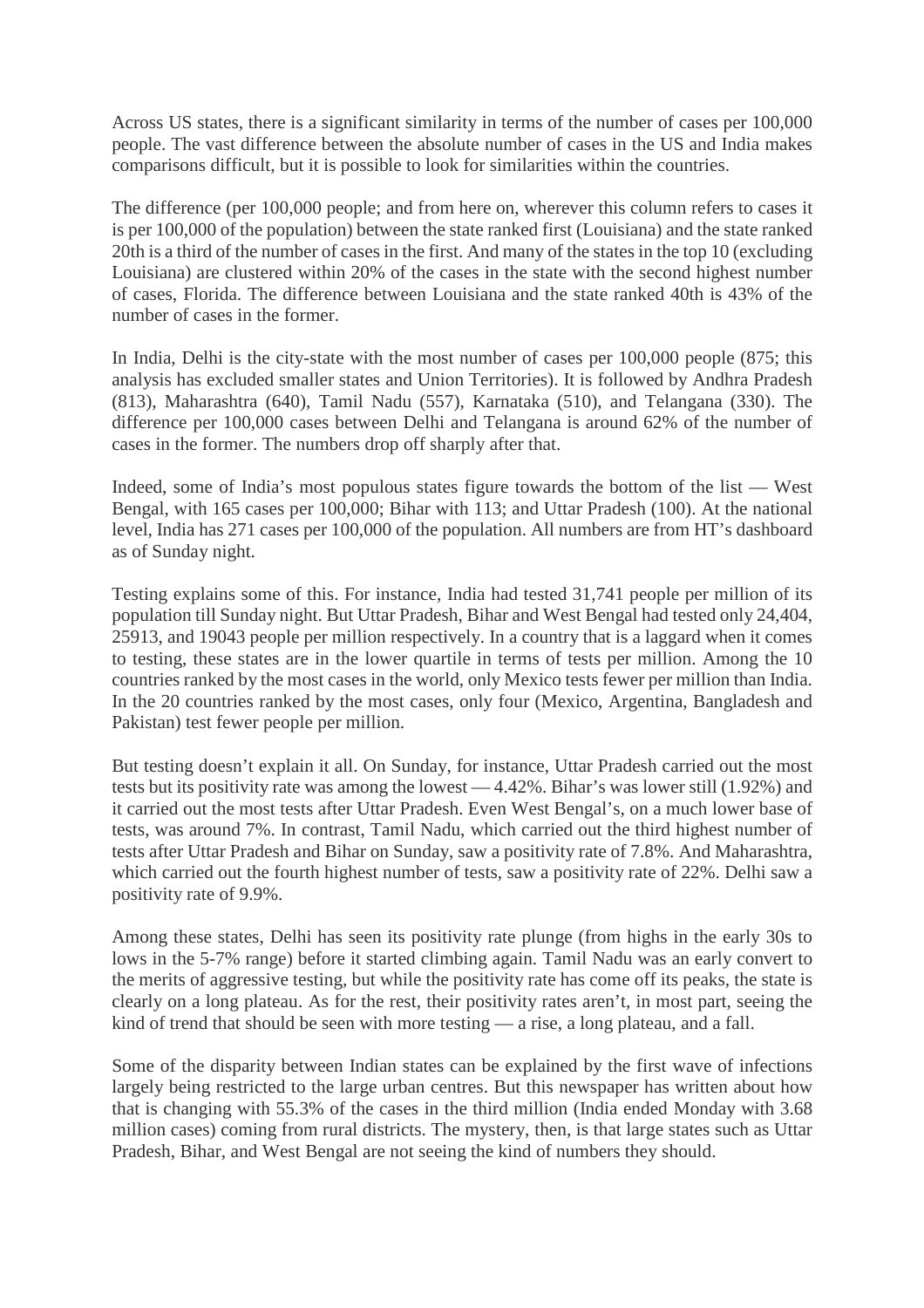#### SPREAD OF cases WITHIN COUNTRIES

The virus is relatively evenly spread in the US. The difference between Louisiana (the state with most per-capita cases) and the state ranked 40th is 43% of the cases in the former. In India, the gap in cases per 100,000 residents between Delhi, which has the most per-capita cases, and Telangana is around 62%

#### WHO'S TESTING MORE?

India had tested 31,741 people per million till Sunday night. Among the 10 countries ranked by the most cases in the world, only Mexico tests fewer per million than India

#### RURAL SHIFT

The disparity between India's states can be explained by the first wave of infections largely being restricted to urban centres. But that is changing as more than half the cases in the third million have come from rural districts

#### **Covid-19 Nerw Cases: 2020901)**

http://onlineepaper.asianage.com/articledetailpage.aspx?id=15075256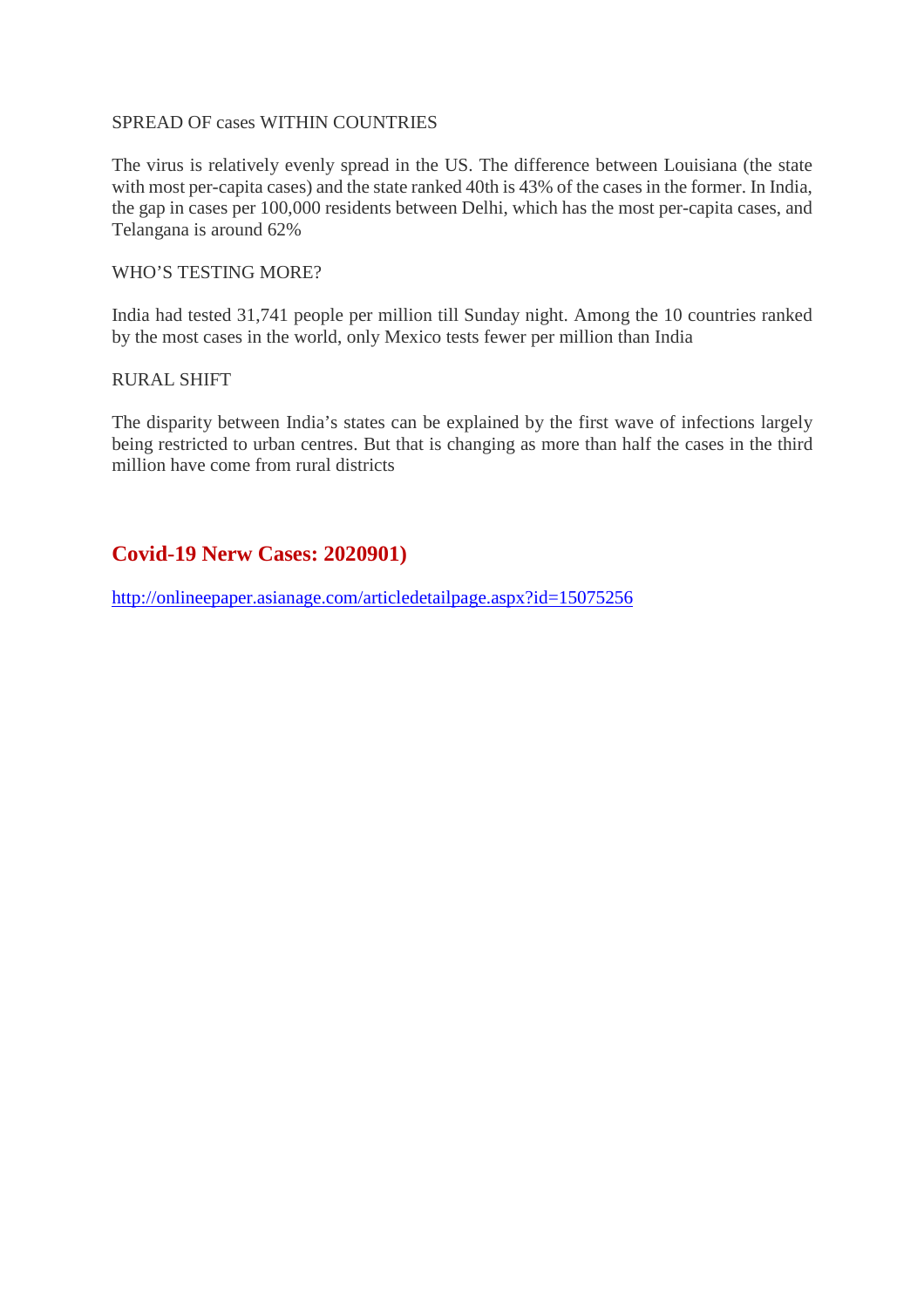# **THE ASIAN AGE**

# **1 SEPTEMBER 2020**

# As Covid-19 cases spike, go slower on 'unlocking'

s the Centre and states open up more sectors and allow the resumption of further activities from Tuesday, September 1, as India begins the "Unlock 4.0" phase, it is important not to forget how the pandemic is spiralling across the country, with daily coronavirus cases crossing 80,000 Sunday, the highest anywhere in the world. The last week of August witnessed a huge spurt in cases, and not just in Maharashtra and some southern states but also Delhi, that earlier seemed to have the numbers under control. And while there has also been a considerable increase in the number of tests per day, which is likely to

# a little slower.

rise, there is no hard evidence to say the rise in We need to find a infections detected is primarily due to the<br>balance – and move increased testing – as health officials and the<br>a little slower

One really wonders how the Centre and state governments are confident that this is the right

moment to open more activities. Schools/colleges will remain shut till September 30, but the authorities have decided to go ahead with the JEE and NEET exams for medical and engineering admissions, which will expose thousands of students across the country to the risk of contracting the virus. Also, teachers and some students from Classes 9 to 12 might be called to schools for "guidance" from later in September, the first time most will come into physical contact with each other since March – which again appears to be an avoidable step.

Most important, the government's decision to allow the resumption of Metro rail services - even if in a staggered manner - appears premature. To allow public transport buses (with 20 people allowed and with seats spaced out; or taxis or autos, with two/three passengers) is one thing, but the Metro trains carry thousands of passengers travelling in close proximity, not to mention the thousands who will collect at Metro stations even if the capacity on the trains is restricted. All this creates a situation which might facilitate the spread of the virus. A serious rethink needs to be done prior to September 7, when Metro services are set to resume, and it should be permitted only in those areas where the Covid-19 pandemic is completely under control. That, unfortunately, is not yet the case in any of India's major metropolises.

From September 21, social, religious, political, academic and sports functions can be held with up to 100 people, and weddings and funerals (now allowed with lesser numbers) will be permitted with 100 people. This, in our view, is also premature, and should wait till things stabilise further. The festival season is fast approaching, and it is vital to set strict norms now to ensure that low-key celebrations are held which will not endanger people's lives. There is, of course, the counter-argument: that we must "learn to live with Covid" till a vaccine is found and distributed, which might take up to a year, and that people cannot put off economic and other activities indefinitely. The lockdown that India imposed in March was one of the world's harshest - which severely hurt a lot of people and its benefits remain debatable. But now we might be swinging to the other extreme – rapidly opening up activities without considering all the consequences. We need to find a balance - and move a little slower.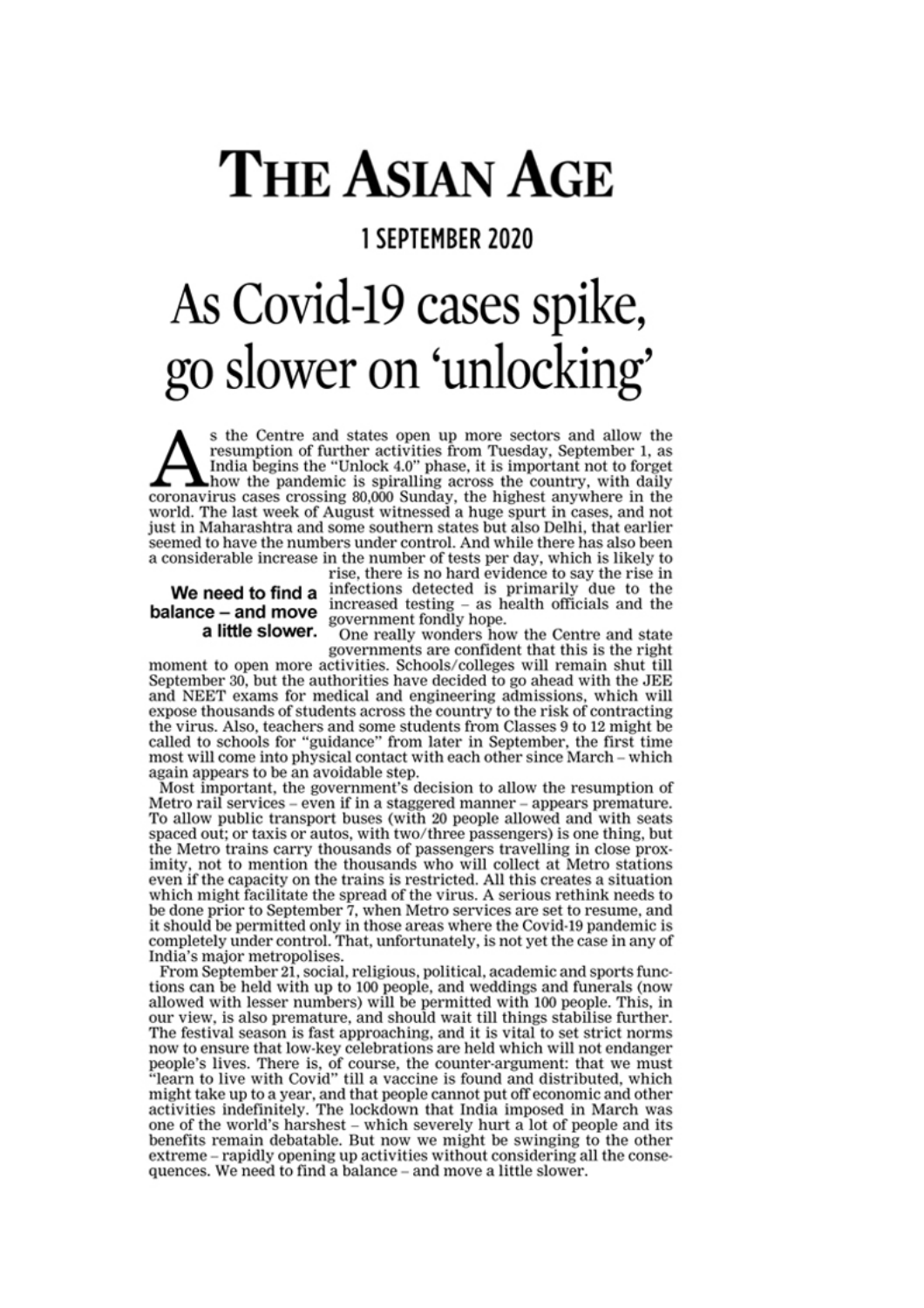#### **Mental health**

# **Coronavirus | House panel looks at impact of lockdown on mental health (The Hindu: 2020901)**

https://www.thehindu.com/news/national/coronavirus-house-panel-looks-at-impact-oflockdown-on-mental-health/article32479915.ece

Standing Committee for Home Affairs briefed by heads of ICMR and AIIMS As India heads towards completing six months of being in virtual mode and restricted mobility because of the COVID-19 pandemic in September, the Parliamentary Standing Committee for Home Affairs is examining the impact of the lockdown on citizens' mental health.

#### **Post-traumatic stress disorder**

#### **Coronavirus lockdown | Rise in post-traumatic stress disorder: survey (The Hindu: 2020901)**

https://www.thehindu.com/sci-tech/health/rise-in-post-traumatic-stress-disordersurvey/article32481461.ece

The web-based study reveals that COVID lockdown has affected the psychological profile of people

A nationwide lockdown may have prevented the COVID-19 pandemic curve from peaking earlier but it certainly has shown adverse impact on the psychological profile of people in the form of rise in Post-Traumatic Stress Disorder (PTSD), said a dip-test, pan-India, web-based survey conducted via Google form during the last week of April 2020 when the nation had completed four weeks of lockdown. The survey was conducted by the Department of Community Medicine, Vardhman Mahavir Medical College and Safdarjung Hospital.

#### **Kabasura kudineer'**

#### **Siddha research papers throw light on efficacy of 'Kabasura kudineer' in managing COVID-**

https://www.thehindu.com/sci-tech/health/siddha-research-papers-throw-light-on-efficacy-ofkabasura-kudineer-in-managing-covid-19/article31868238.ece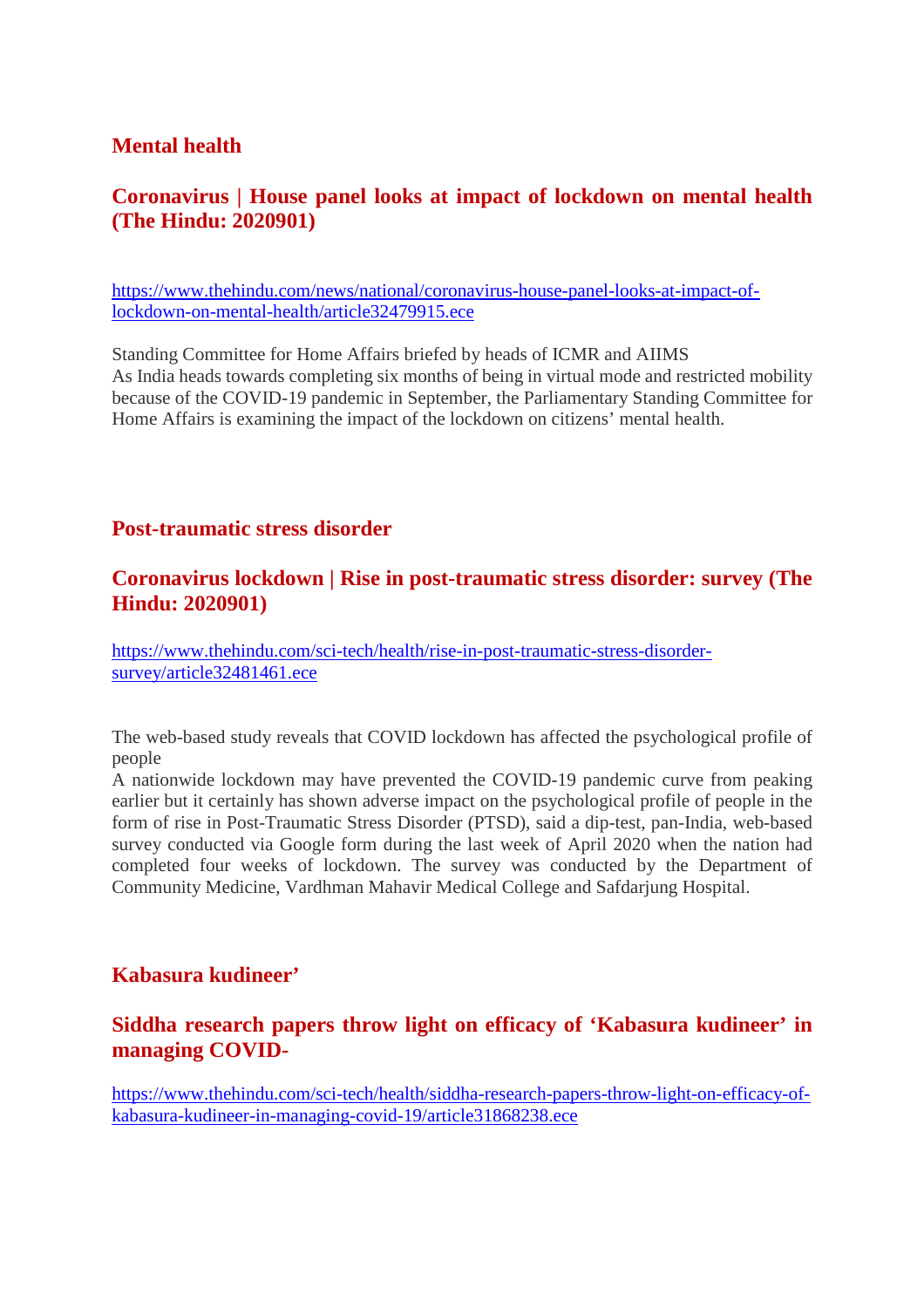The ingredients are powdered and mixed with water, then boiled to make a decoction of onefourth of its initial volume.

With a global race on to find a cure for the deadly coronavirus, teams of Siddha doctors in Tamil Nadu who dug deep into the traditional system of medicine have found 'kabasura kudineer' a herbal concoction to be effective in managing COVID-19 cases.

# **Most popular diets**

# **Study examines heart risks and benefits of today's most popular diets (New Kerala: 2020901)**

https://www.newkerala.com/news/2020/154387.htm

In a review of existing scientific studies on trendy ketogenic and intermittent fasting diets, researchers concluded that these diets do seem to help people lose weight in the short-term, and modest evidence suggests they may contribute to cardiovascular health.

However, these diets also allow the consumption of foods that are known to increase cardiovascular risk and are unlikely to be as effective at preventing heart disease as wellestablished nutritional guidelines currently recommended by health experts.

"With diets like keto and intermittent fasting, social and popular media has been flooded with claims, promises and warnings that are at best unverified and at worst harmful to your health," said Andrew Freeman, MD, director of cardiovascular prevention and wellness at National Jewish Health and co-author of the study. "Diets recommended by health experts, such as plantbased and Mediterranean diets, have been extensively studied for safety and efficacy, and demonstrated conclusively to improve cardiovascular health."

Keto is a very low carbohydrate dietary approach that sends the body into ketosis, a metabolic state in which it has reduced access to glucose and is instead mostly fueled by fat. While the limited study of the keto diet shows those who follow it initially lose weight, it tends not to be sustainable according to 12-month data. It is also unclear whether the weight loss is caused by ketosis or simply by calorie restriction.

Researchers also have concerns about the type and amount of fat consumed by those following a keto diet. While existing studies strictly controlled the type of fat and foods participants consumed, many who try keto consume high amounts of unhealthy saturated fat, which is associated with an increased risk of heart disease and high lipid levels in the blood. There is also evidence that eating a keto diet for an extended period of time may lead to stiffening of the arteries, and several studies found that those who eat a keto diet have a greater risk of death.

Keto does, however, show promise as a potential treatment for diabetes, with studies showing improved glucose levels, as well as lower fasting glucose and insulin levels in mice, fed a keto diet. Further research is needed to confirm these benefits and assess risk before keto is clinically recommended.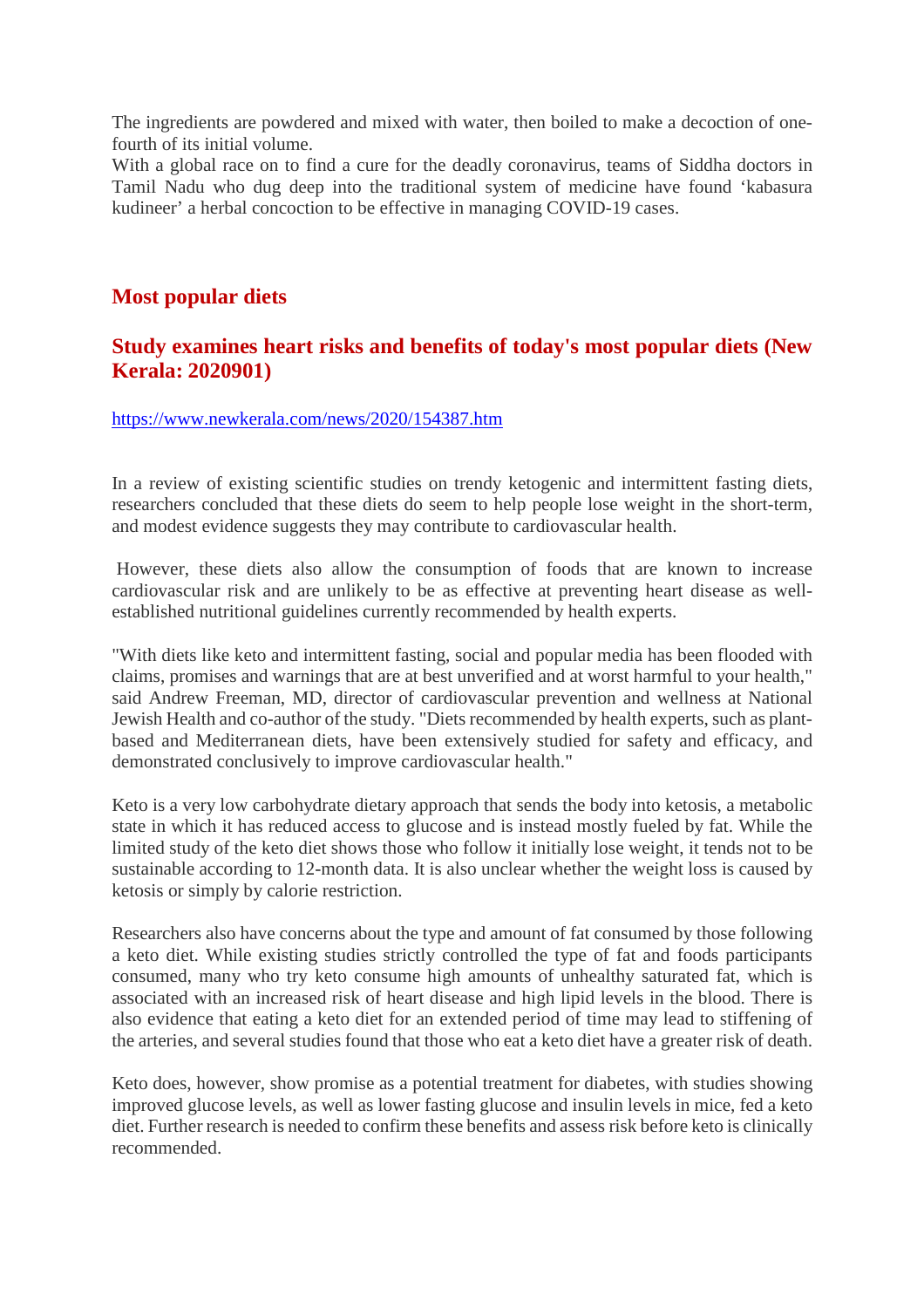Researchers are also optimistic about the potential health benefits of intermittent fasting but are concerned about possible pitfalls. There is a wide range of practices being called "intermittent fasting", with some fasting without food an entire day and others restricting meals to certain hours of the day. Experts also worry that the hunger-induced by fasting causes many people to overeat when it is time for meals, or make unhealthy choices that have adverse effects on their cardiovascular health.

A majority of the current evidence regarding the potential benefits of intermittent fasting come from animal studies, which have shown increased longevity, weight loss, decreased blood pressure, improved glucose tolerance and controlled lipid levels.

"The potential risks of intermittent fasting that require further study include effects of starvation and how it may impact organ function," Dr Freeman said. "It is particularly important for diabetics to speak with their doctor before trying intermittent fasting to discuss how to control their disease and the risk of hypoglycemia that may come with skipping regular meals."

While there is modest evidence regarding favourable effects of both dietary approaches, neither the keto nor intermittent fasting is recommended for the treatment or prevention of any condition until large, long-term studies can more definitively examine their impact. Instead, experts recommend diets that have been extensively studied and scientifically proven to prevent or even reverse cardiovascular issues, which include the Mediterranean diet, a whole food plant-based diet and the National Institutes of Health's Dietary Approaches to Stop Hypertension (DASH). All of these share a common foundation that includes fruits, vegetables, legumes, nuts and whole grains.

# **Diabetes**

# **MI more powerful risk factor for diabetes than genetics'(New Kerala: 2020901)**

https://www.newkerala.com/news/2020/154299.htm

Body mass index (BMI) is a more powerful risk factor for diabetes than genetics, said researchers, adding that losing weight could prevent or even reverse diabetes.

Obesity is the main modifiable cause of type 2 diabetes, while genetic make-up may also identify individuals with a greater likelihood of developing the condition, the study presented at the 'ESC Congress 2020' conference on Monday revealed.

"Because we are born with our genes, it might be possible to pinpoint early in life who has a high chance of developing diabetes during their lifetime," said study researcher Brian Ference from the University of Cambridge in the UK.

"We conducted this study to find out if combining inherited risk with current body mass index (BMI) could identify people at the highest risk of developing diabetes," Ference added.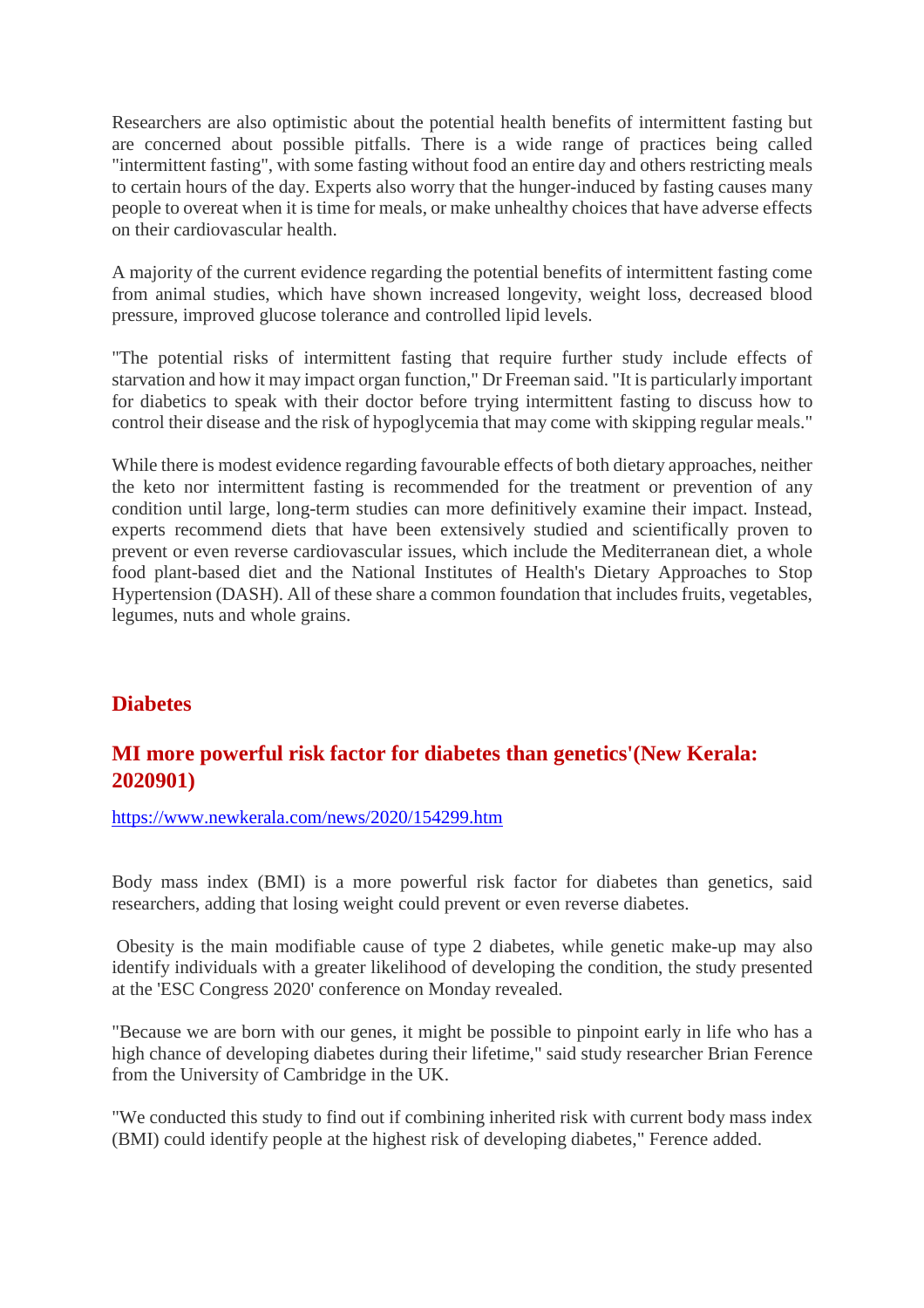The study included 445,765 participants of the UK Biobank. The average age was 57.2 years and 54 per cent were women.

According to the researchers, the inherited risk of diabetes was assessed using 6.9 million genes. Height and weight were measured at enrolment to calculate BMI.

Participants were divided into five groups according to genetic risk of diabetes. They were also divided into five groups according to BMI.

Participants were followed-up until an average age of 65.2 years. During that period, 31,298 developed type 2 diabetes.

The findings showed that those in the highest BMI group had an 11-fold increased risk of diabetes compared to participants in the lowest BMI group. The highest BMI group had a greater likelihood of developing diabetes than all other BMI groups, regardless of genetic risk.

"The findings indicate that BMI is a much more powerful risk factor for diabetes that genetic predisposition," said Ference.

The investigators then used statistical methods to estimate whether the likelihood of diabetes in people with a high BMI would be even greater if they were overweight for a long period of time. They found that the duration of elevated BMI did not have an impact on the risk of diabetes.

"This suggests that when people cross a certain BMI threshold, their chances of diabetes go up and stay at that same high-risk level regardless of how long they are overweight," Ference said.

He noted that it may also be possible to reverse diabetes by losing weight in the early stages before permanent damage occurs.

#### **Depression**

#### **Older adults facing greater depression during pandemic (New Kerala: 2020901)**

#### https://www.newkerala.com/news/2020/154285.htm

As mental health issues become a big burden in the ongoing global health crisis, researchers say that older adults experienced greater depression and loneliness during the Covid-19 pandemic.

"What we found is the pandemic was associated with worse mental health outcomes for many older adults," study author Anne Krendl from Indiana University in the US, said in a paper published in the Journal of Gerontology Series B.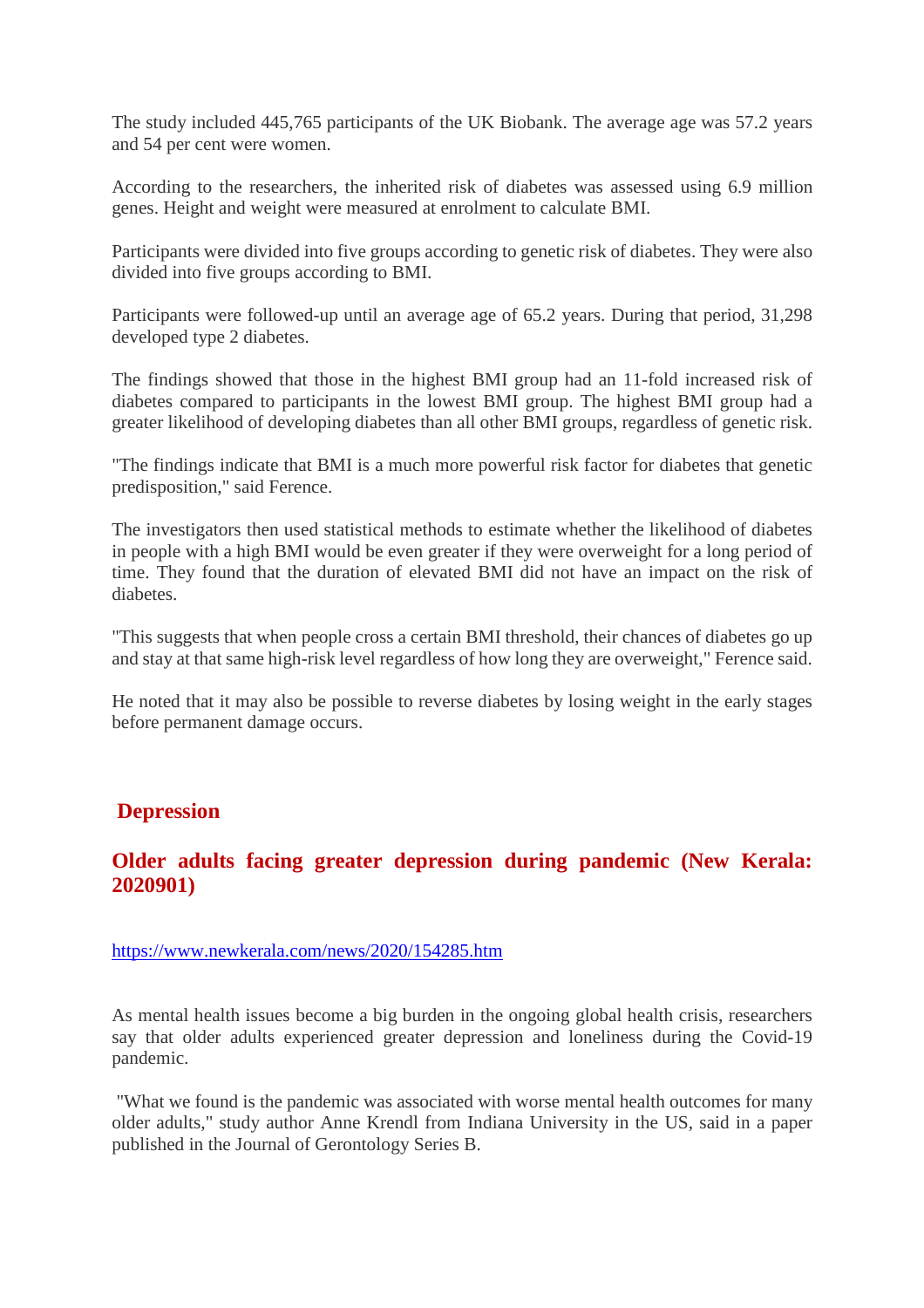The research team examined whether social isolation due to the Covid-19 shelter-in-place orders was associated with greater loneliness and greater depression for older adults, and, if so, whether declines in social engagement or relationship strength moderated that relationship.

Researchers compared personal social networks, subjective loneliness and depression of 93 older adults in the Bloomington community, six to nine months prior to the pandemic and from late April to late May when most people were under stay-at-home orders.

Two-thirds (68 per cent) of older adults reported spending less time than before with people they loved, according to the study, and 79 per cent felt like their social life decreased or was negatively affected by Covid-19.

However, 60 per cent reported spending somewhat or much more time reconnecting or catching up with people they cared about and 78 per cent were using some form of internet technology to keep in touch during the pandemic.

On average, older adults reported spending about 76 minutes socialising virtually or over the phone each day.

"Although prior research has shown that people in this age group are not avid users of social media, the pandemic seems to have moved the needle, with more older people relying on social media to try to stay connected," Krendl said.

Research has shown that loneliness is associated with a number of negative outcomes for older adults, including higher rates of depression and higher mortality, while closeness to individuals in their networks can result in greater emotional well-being.

"Although older adults were relatively adaptable in staying connected during the pandemic, we found that adults who felt less close to their social network during the pandemic experienced increased depression," the study authors wrote.

"However, for older adults who felt closer to their social networks during the pandemic, depression only increased markedly for those who also had experienced a large increase in loneliness," they noted.

"But certainly, periods of mental health distress can have longer-term implications for health and well-being," Krendl said.

Last week, a study published in the journal Sustainability, found that Covid-19 has severely affected people's daily lives and mental health, increasing their stress, fear of getting sick and financial strain.

#### **Heart complications**

#### **Study confirms link between influenza, heart complications (New Kerala: 2020901)**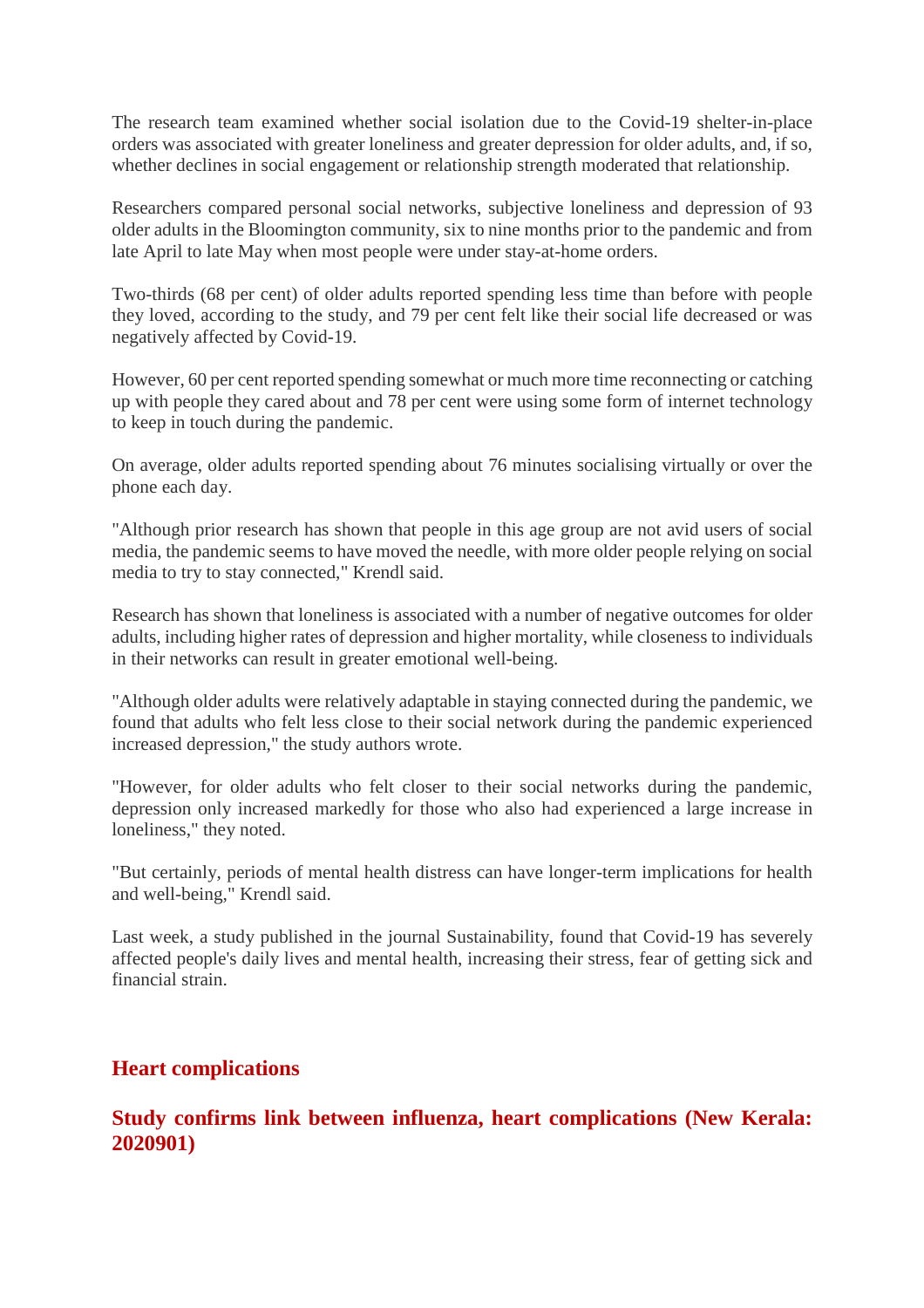#### https://www.newkerala.com/news/2020/154147.htm

The link between influenza and serious heart conditions just grew stronger, say researchers, adding that patients hospitalised with the flu had a cardiac complication despite having no documented underlying conditions.

A study looking at more than 80,000 adult patients hospitalised with flu over eight seasons found that sudden, serious heart complications were common, occurring in 12 per cent of patients, or one in 8.

"Previous to our study, there had been suggestions between the link, but our study shows just how common it is," said lead author Eric Chow from the University of Washington School of Medicine in the US.

The study, published in the journal Annals of Internal Medicine, underscores the importance of getting a flu shot early.

"There are few respiratory viruses we have a vaccine for. "Our team motto is to get a flu shot," Chow said.

The study found that five per cent of patients hospitalised with the flu had a cardiac complication despite having no documented underlying conditions.

In the last month, there have been cases of otherwise healthy athletes showing signs of heart complications after recovering from Covid-19.

For example, 27-year-old Florida State basketball player Michael Ojo, who recovered from Covid-19, died of an apparent heart attack at a practice.

Chow said he is not surprised this is happening to healthy people who have been infected with SARS-CoV-2, the virus that causes Covid-19.

The virus can cause damage to the lungs and other organs, including the heart. Inflammation makes hearts vulnerable to potentially fatal arrhythmias during vigorous exercise.

In this study of adults hospitalized with flu, 12 per cent had acute heart complications. Of these, 30 per cent were admitted to the ICU and seven per cent died while in the hospital.

The researchers said that the US Centers for Disease Control and Prevention (CDC) recommends that everyone sic months and older get a flu vaccine every flu season.

According to the CDC, flu vaccination is always considered important for people at high risk of developing serious flu complications, including people with heart disease.

Flu shots are approved for people with heart disease, but people with heart disease should not receive the live attenuated influenza vaccine (LAIV, also known as the nasal spray flu vaccine).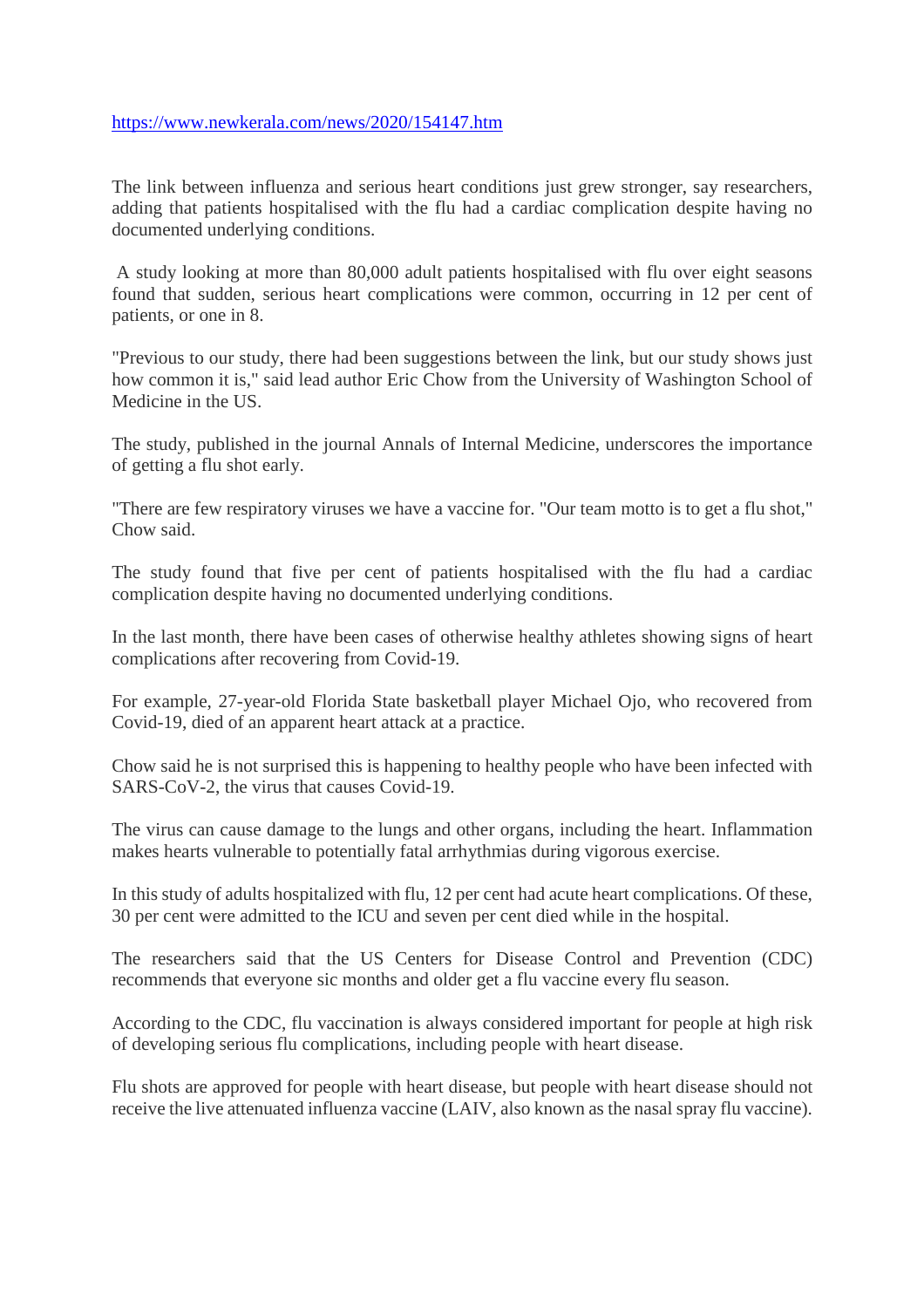# **Medication and cancer**

## **Large study finds no link between blood pressure medication and cancer**

#### https://www.newkerala.com/news/2020/153993.htm

There is no evidence that blood pressure-lowering drugs increase the risk of cancer, according to the most extensive study conducted on the topic.

The late-breaking research is presented at ESC Congress 2020.

"Our results should reassure the public about the safety of antihypertensive drugs with respect to cancer, which is of paramount importance given their proven benefit for protecting against heart attacks and strokes," said study author Emma Copland, an epidemiologist at the University of Oxford, UK.

A potential link between blood pressure drugs and cancer has been debated for more than 40 years. The evidence for an increased or decreased risk of cancer with the use of antihypertensive medication has been inconsistent and conflicting.

This was the largest study on cancer outcomes in participants of randomised trials investigating antihypertensive medication - around 260,000 people in 31 trials. Investigators of all trials were asked for information on which participants developed cancer. Much of this information has not been published before, making the current analysis the most detailed yet.

Five antihypertensive drug classes were investigated separately angiotensin-converting enzyme (ACE) inhibitors, angiotensin II receptor blockers (ARBs), beta-blockers, calcium channel blockers (CCBs), and diuretics.

The investigators estimated the effect of each drug class on the risk of developing any type of cancer, of dying from cancer, and of developing breast, colorectal, lung, prostate and skin cancers.

They also examined whether there were any differences according to age, gender, body size, smoking status and previous antihypertensive medication use before taking part in the trial.

During an average of four years, there were around 15,000 new diagnoses of cancer. The researchers found no evidence that the use of any antihypertensive drug class increased the risk of cancer. This finding was consistent regardless of age, gender, body size, smoking status and previous antihypertensive medication use.

Each drug class was compared against all other control groups, including placebo, standard treatment and other drug classes.

There was no important effect on any individual drug class on overall cancer risk. The hazard ratio (HR) for any cancer was 0.99 (95 percent confidence interval [CI]) 0.94-1.04) with ACE inhibitors, 0.97 (95 percent CI 0.93-1.02) with ARBs, 0.98 (95 percent CI 0.89-1.08) with beta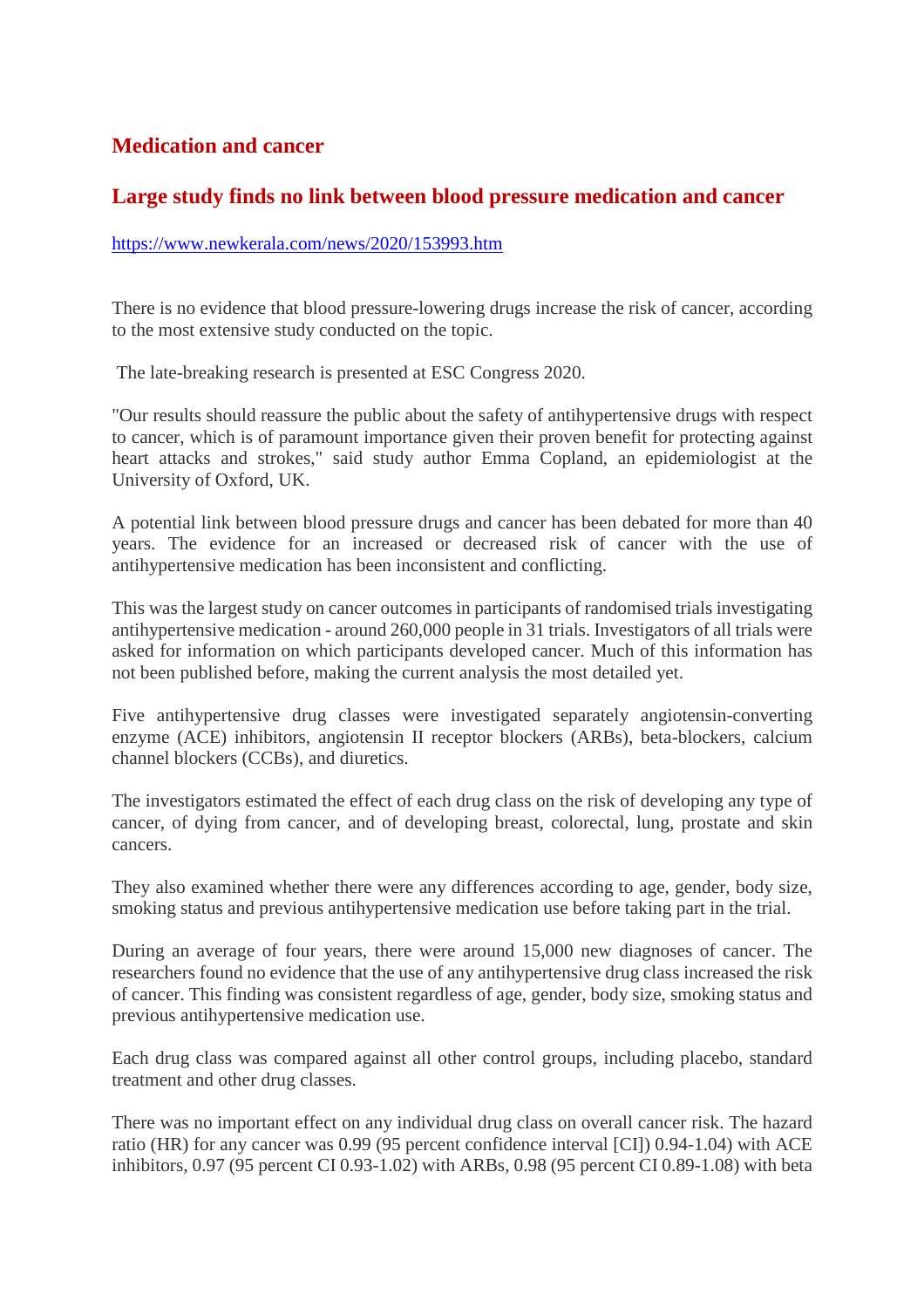blockers, 1.06 (95 percent CI 1.01-1.11) with CCBs and 1.01 (95 percent CI 0.95-1.07) with diuretics.

In statistical terms, these effect sizes were not significantly different from each other, so there was no evidence of an increased risk of cancer with any of the drug classes.

Similarly, there was no evidence that any type of antihypertensive medication had an effect on the probability of developing breast, colorectal, lung, prostate, or skin cancer.

When participants were followed throughout the course of each trial, there was no indication that the risk of cancer increased with longer duration of use of these treatments.

"Our study has addressed an ongoing controversy about whether antihypertensive medication increases the risk of developing cancer. We used the largest individual-level randomised evidence on antihypertensive medication to date and provide evidence for the safety of blood pressure-lowering drugs in relation to cancer," Copland said.

# **Psychotic Disorder**

#### **Blood Test Detect Psychotic Disorder: साधारन लड टेट सेलोगमहोनेवाली मनोिवकृित का पता लगेगा**

**: साधारन लड टेट सेलोगमहोनेवाली मनोिवकृित का पता लगेगा (Dainik Gagaran: 2020901)**

https://www.jagran.com/lifestyle/health-simple-blood-test-to-predict-who-is-likely-to-develop-psychotic-disorders-20690921.html

Blood Test Detect Psychotic Disorder वैज्ञानिकों ने दावा किया है कि ब्लड सैंपल में एक खास तरह के प्रोटीन के स्तर की जांच से मनोविकत बीमारी की आशंका का पता लगाया जा सकता है।

नई दिल्ली, लाइफस्टाइल डेस्क। मनोवैज्ञानिक बीमारियों का पता अब साधारण ब्लड टेस्ट से लगाया जा सकता है। वैज्ञानिकों ने दावा किया है कि ब्लड सैंपल में एक खास तरह के प्रोटीन के स्तर की जांच से मनोविकत बीमारी की आशंका का पता लगाया जा सकता है। मनोविकति पागलपन का शुरुआती विकार है। अगर का व्यक्ति इस तरह के मनोविकार से पीड़ित होता है तो कुछ साल के बाद वह पागल हो सकता है। वैज्ञानिकों ने यह दावा जेएएमए साइकेट्री जर्नल के ताजा अंक में प्रकाशित हुआ है। आरसीएसई युनिवर्सिटी ऑफ मेडिसीन एंड हेल्थ साइंस के शोधकर्ताओं ने यह अध्ययन किया है। मामूली तथा उससे कुछ ऊपर के लक्षण के आधार पर कुछ लोगों में सिजोफ्रेनिया जैसे मनोविकृति वाले विकार के होने की आशंका ज्यादा रहती है। हालांकि इनमें से 20 से 30 प्रतिशत लोगों को ही आगे जाकर साइकोटिक डिर्सोर्डर (मनोविकृति) होता है। शोधकर्ताओं ने अपने अध्ययन में अधिक जोखिम वाले लोगों के खून का नमूना लेकर इसक विश्लेषण किया है।

Heart Attack Prevention : शील्डेड स्टेम सेल से दिल की मरम्मत कई गुना तेजी से होगी- रिसर्च यह भी पढ़ कई सालों के अध्ययन के बाद पता चला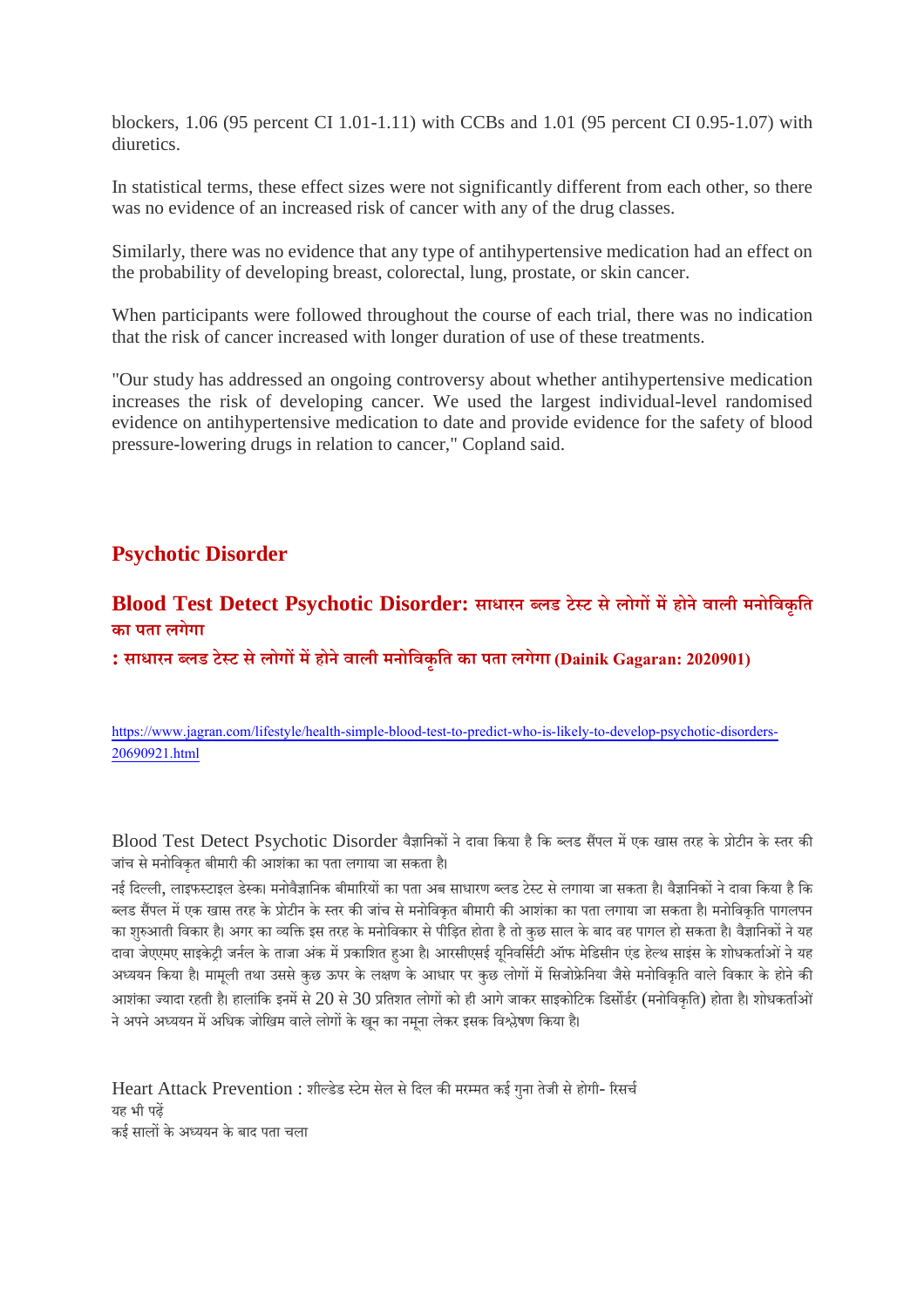शोधकर्ताओं ने इन लोगों पर कई सालों तक नजदीकी नजर रखा और देखा किस तरह के लोगों में आगे जाकर साइकोटिक डिसोंर्डर हआ और किस तरह के लोगों में आगे जाकर साइकोटिक डिसोर्डर नहीं हुआ। अध्ययन के दौरान शोधकर्ताओं ने मशीन लर्निंग की मदद से खून के नमूनों में से प्रोटीन का विश्लेषण किया। विश्लेषण में शोधकर्ताओं को प्रोटीन के एक खास पैटर्न के बारे में पता चला जिसके आधार पर यह पता लगाया जा सकता है कि आगे चलकर इनमें से किन रोगियों को साइकोटिक डिसोंर्डर होने वाला है और किन रोगियों को यह बीमारी नहीं होने वाली है। शोधकर्ताओं ने पाया कि खुन में मौजूद ये खास प्रकार के ज्यादातर प्रोटीन सुजन बढ़ाने में उत्तेजक का काम कर रहे थे। इससे पता चला कि जिन रोगियों में आगे जाकर साइकोटिक डिसोंर्डर हुआ उनमें इस प्रोटीन ने शुरुआत में ही रोग प्रतिरोधक प्रणाली में बदलाव कर दिया। शोधकर्ताओं ने दावा किया है कि प्रोटीन के इस खास पैटर्न के आधार पर किसी व्यक्ति में आगे होने वाले साइकोटिक डिसोर्डर की आशंका को कई साल पहले पता लगाया जा सकता ह।ै

Dieting During Pregnancy: क्या प्रेमेंसी के दौरान डाइटिंग करना सुरक्षित है? Dieting During Pregnancy: क्या प्रेमेंसी के दौरान डाइटिंग करना सरक्षित है? यह भी पढ़ भविष्यसचक प्रोटीन से पता लगेगा किसे है ज्यादा जोखिम

शोधकर्ताओं का यह अध्ययन सबसे सटीक  $10$  सबसे अधिक भविष्यसचक प्रोटीन पर आधारित था। इसने एकदम सच सच उन लोगों की पहचान कर ली जिनमें साइकोटिक डिसोंर्डर होने की आशंका 93 प्रतिशत तक पाई गई।

इस अध्ययन के प्रमुख शोधकर्ता प्रोफेसर डेविड कोटर ने बताया कि हम लोगों को साइकोटिक डिसोंर्डर से बचाना चाहते हैं लेकिन इसके लिए हमें यह पता लगाना बेहद जरूरी है कि किस लक्षण वाले लोगों में इस तरह के विकार के होने की आशंका है। हमारे शोध ने यह कर दिखाया है। हमने मशीन लर्निंग की मदद से इस खास तरह के प्रोटीन का विश्लेषण किया है जिसमें हमें साधारण ब्लड टेस्ट से यह पता लग जाएगा कि भविष्य में कौन साइकोटिक डिसोंर्डर का शिकार होने वाला है। इस नतीजे से हम कई लोगों को साइकोटिक डिसोंर्डर का समय से पहले इलाज कर पाने में सक्षम होंगे और उन्हें भविष्य में यह विकार नहीं होगा।

डायबिटीज़ के मरीजों के लिए किसी वरदान से कम नहीं है सदाबहार फूल, ऐसे करें इस्तेमाल डायबिटीज़ के मरीजों के लिए किसी वरदान से कम नहीं है सदाबहार फूल, ऐसे करें इस्तेमाल यह भी पढ़

#### **डायिबटीज़**

#### **डायिबटीज़ के मरीजके िलए िकसी वरदान सेकम नहहैसदाबहार फूल, ऐसेकरइतेमाल (Dainik Gagaran: 2020901)**

https://www.jagran.com/lifestyle/health-catharanthus-is-good-for-diebetes-patients-know-how-to-use-20691063.html

डायबिटीज़ के मरीजों के लिए किसी वरदान से कम नहीं है सदाबहार फूल, ऐसे करें इस्तेमाल

चूहों पर किए गए शोध से पता चला है कि सदाबहार फूल एंटी-डायबिटिक की तरह काम करता है। इससे रक्त में शर्करा स्तर नियंत्रित होता है। दिल्ली, लाइफस्टाइल डेस्क। सदाबहार फूलों की प्रजाति का एक पौधा है जो देशभर में पाया जाता है। इसका फूल सालों भर खिलता रहता है। इसे अंग्रेजी में Catharanthus कहा जाता है। सदाबहार का पौधा जीवट किस्म का होता है जो बिना देखभाल के ही बढ़ता और खिलता रहता है। सदाबहार फूल गोलाकार होते हैं। इसमें कई औषधीय गुण पाए जाते हैं जो स्वास्थ्य के लिए लाभदायक होते हैं। खासकर डायबिटीज़ के मरीजों के लिए सदाबहार फूल रामबाण दवा है। इसके साथ ही सर्दी-खांसी, गले की ख़राश और फेफड़ों से संबंधित सभी तरह की बीमारियों में सदाबहार फूल लाभदायक है। अगर आपको सदाबहार फूल के फायदे के बारे में नहीं पता है, तो आइए जानते हैं-

डायबिटीज़ में है फायदेमंद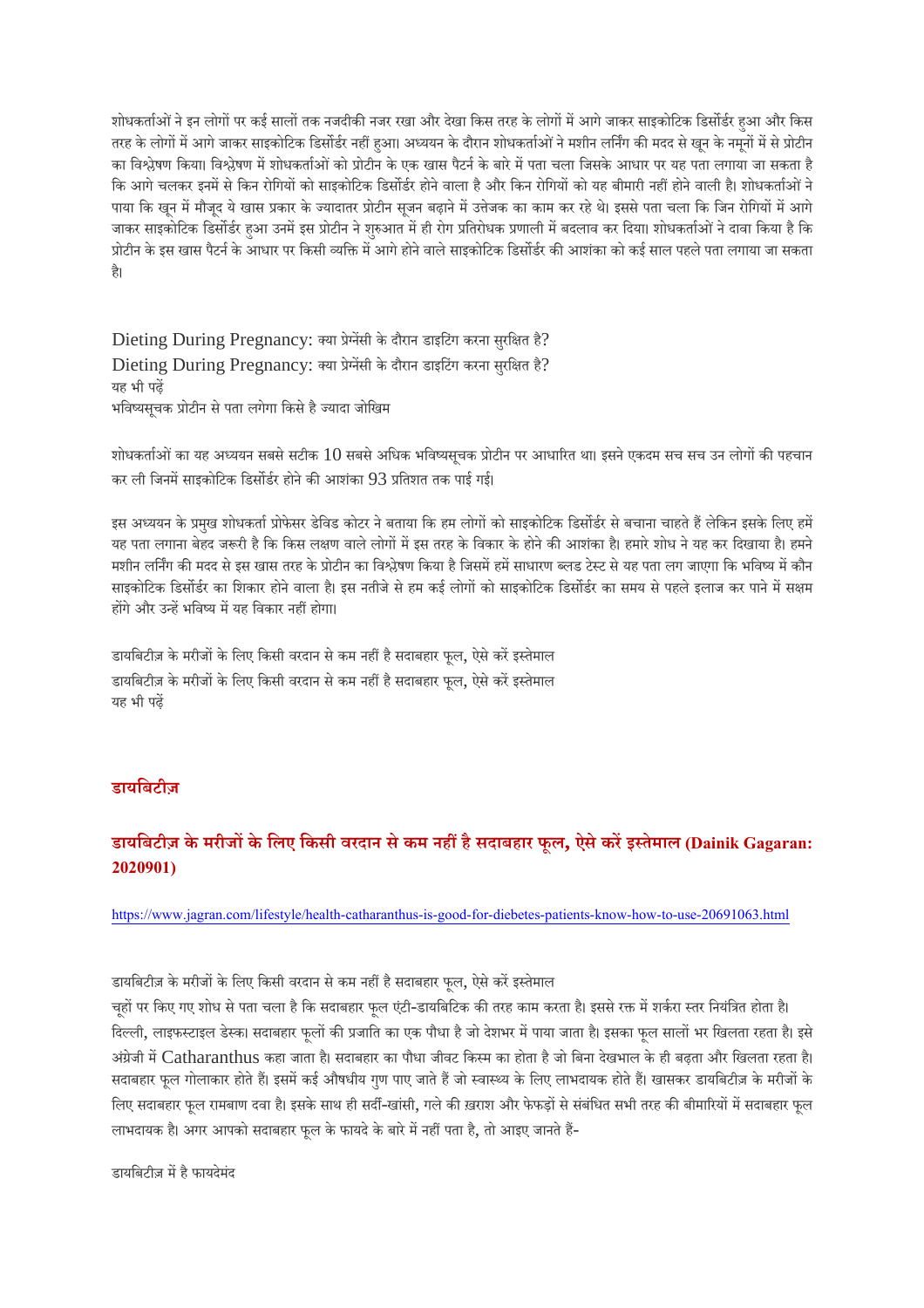researchgate.net में छपी एक लेख के अनुसार, डायबिटीज़ के मरीजों के लिए सदाबहार फूल वरदान है। इसके सेवन से डायबटीज़ को नियंत्रित किया जा सकता है। खासकर टाइप2 डायबिटीज़ मरीजों के लिए यह अधिक फायदेमंद है। चहों पर किए गए शोध से पता चला है कि सदाबहार फूल एंटी-डायबिटिक की तरह काम करता है। इससे रक्त में शर्करा स्तर नियंत्रित होता है। साथ ही यह एजेंट की तरह काम करता है और शरीर में इंसुलिन के उत्सर्जन में भी सहायक होता है।

इसके लिए सदाबहार के फल को एक गिलास पानी में उबाल लें। जब यह अच्छी तरह से उबल जाएं, तो इसे छानकर चाय की तरह पिएं। इससे डायबिटीज़ रोग में आराम मिलता है। इसे आप डॉक्टर की परमर्श के बाद रोजाना सेवन कर सकते हैं।

-आप चाहे तो सदाबहार पौधे की पत्तियां का भी इस्तेमाल कर सकते हैं। इसमें भी औषधीय गुण पाए जाते हैं। इसके लिए पत्तियां को पहले सुखाकर पाउडर बना लें। अब रोजाना इस पाउडर का सेवन पानी के साथ करें। हालांकि, सदाबहार के सेवन करने से पहले डॉक्टर की सलाह जरूर लें।

## **Tips To Sleep-Tight Tips To Sleep-Tight: चैन कनद सोना हैतो जर करयह 1 काम (Navbharat Times: 2020901)**

https://navbharattimes.indiatimes.com/lifestyle/health/easiest-tips-to-get-better-sleep-and-sleep-tight-foot-massage-inhindi/articleshow/77855681.cms

बस 3 मिनट करें यह जरूरी काम... आएगी अच्छी नींद और पूरी रात मिलेगा आराम...

अगर आप चाहते हैं कि रात में आपको सुकून की नींद आए, पैरों में कुलन और बेचैनी के कारण आपकी नींद में किसी तरह की बाधा ना आए तो आपको सोने से पहले एक खास काम करना होगा। यह काम आपके शरीर को राहत देने के साथ ही दिमाग को भी शांति देगा। आइए, जानते हैं कि आखिर क्या और कैसे करना है...

आपको क्या करना है?

-बिस्तर पर जाने से पहले आपको अपने पैर साफ पानी से धुलकर कॉटन के कपड़े से पोछकर साफ करने हैं। इसके बाद सरसों के तेल से अपने पैरों की मालिश करें। यह मालिश 2 से 3 मिनट की भी हो तो काफी है। यहां जानें इस तरह हर दिन मालिश करने से आपको किस तरह के लाभ होंगे...

पैर के तलुए में होते हैं सभी एक्युप्रेशर पॉइंट्स

-हमारे पैर के तलुओं में पूरे शरीर के एक्यूप्रेशर पॉइंट्स होते हैं। पैर के तलुओं पर मसाज करने से इन पॉइंट्स पर दबाव पड़ता है, जिससे शरीर का तनाव कम होता है और मानसिक शांति बढ़ती है। इसलिए आप अच्छी नींद आती है।

sleep-3 बहत फायदेमंद है पैर के तलुओं की मसाज

Morning Face Swelling: सिर्फ नींद पूरी ना होना ही नहीं, यह भी है चेहरे की सूजन की वजह

#### ताउम्र रहेंगे यवा

-अगर आप हर दिन सोने से पहले अपने पैर के तलुओं पर सरसों के तेल से मालिश करेंगे तो आप ताउम्र युवा बने रहेंगे। यहां युवा बने रहने से हमारा आशय है कि आपके दांत, आपकी दृष्टि और आपके शरीर के जोड़ों में किसी तरह का दर्द या समस्या नहीं हो पाएगी।

चश्मा नहीं लगेगा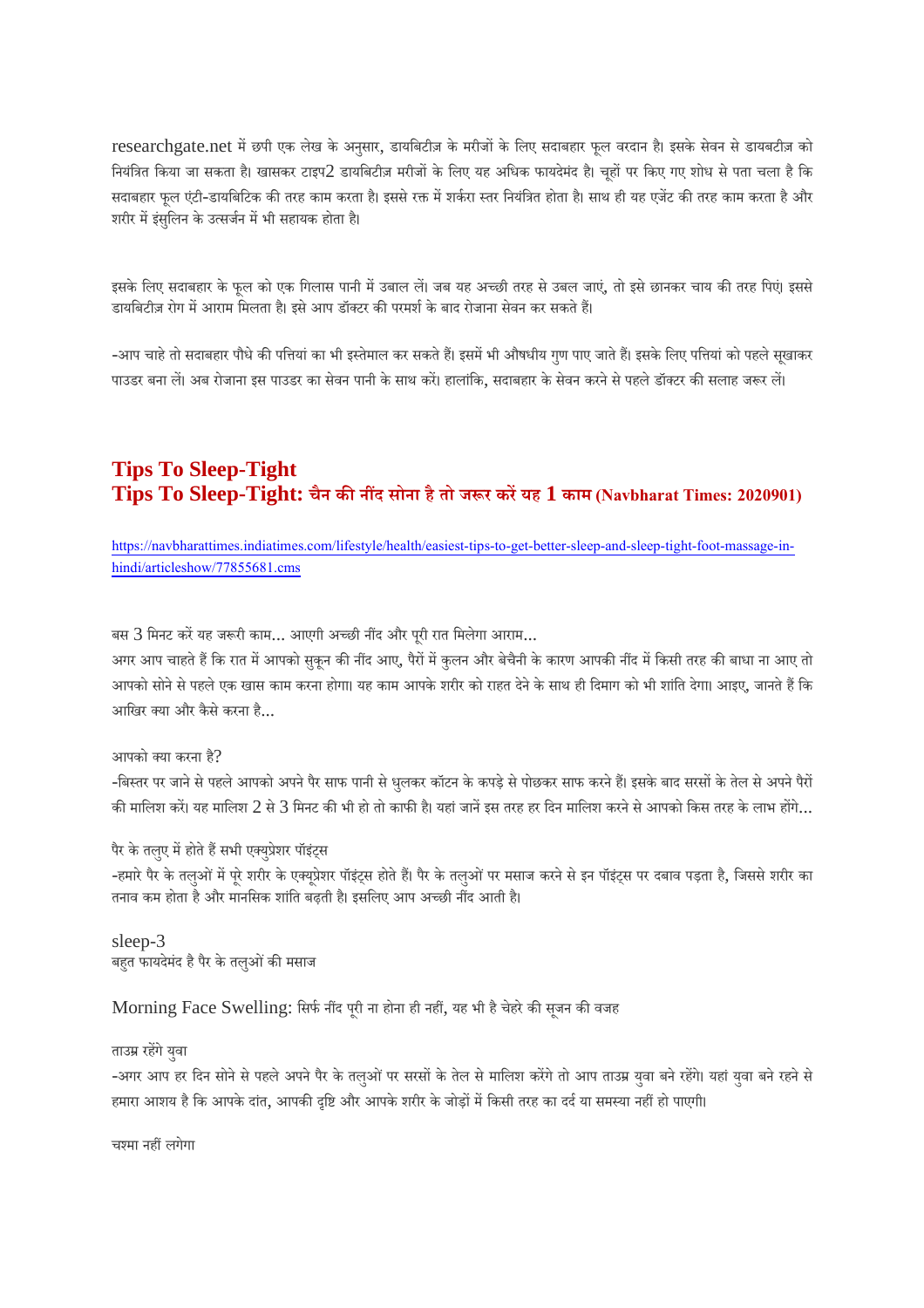-यदि आप सोने से पहले हर दिन अपने पैरों पर सरसों तेल से मालिश करते हैं तो आप अपनी कमजोर आइसाइट को भी ठीक कर सकते हैं। लेकिन ऐसा नहीं है कि आपको एक या दो हफ्ते में ही इसका असर देखने को मिल जाएगा। आप लगातार करिए, सुधार धीरे-धीरे समझ आएगा।

To Avoid Embarrassment: शिमदगी सेबचना हैतो मीिटंग सेपहलेकभी ना खाएं येचीज

sleep शारीरिक थकान दूर करती है तलुओं की मसाज

पेट में मरोड़ उठना और लूज पॉटी आना, जानें इस स्थिति से निपटने के घरेलू तरीके

पाचन को ठीक रखे

-आपको जानकर थोड़ी हैरानी हो सकती है। लेकिन यह सही है कि जो लोग नियमित रूप से अपने पैर के तलुओं पर मालिश करते हैं या किसी और से कराते हैं, उनका पाचनतंत्र अन्य लोगों की तुलना में काफी ठीक रहता है। साथ ही उन्हें पेट संबंधी रोग नहीं घेरते हैं।

-साथ ही ऐसे लोगों के शरीर पर थकान हावी नहीं हो पाती है। पैर के तलुओं की मसाज करने से शरीर के डैमेज सेल यानी क्षतिग्रस्त कोशिकाओं की जल्द मरम्मत होती है। इससे त्वचा भी चमकदार बनी रहती है। तो देर किस बात की, खूबसूरती और सेहत के लिए आज से ही शुरू करें पैर के तलुओं की मालिश।

#### **Health Care (Hindustan: 2020901)**

https://epaper.livehindustan.com/imageview\_286404\_86432822\_4\_1\_01-09- 2020 4 i 1 sf.html